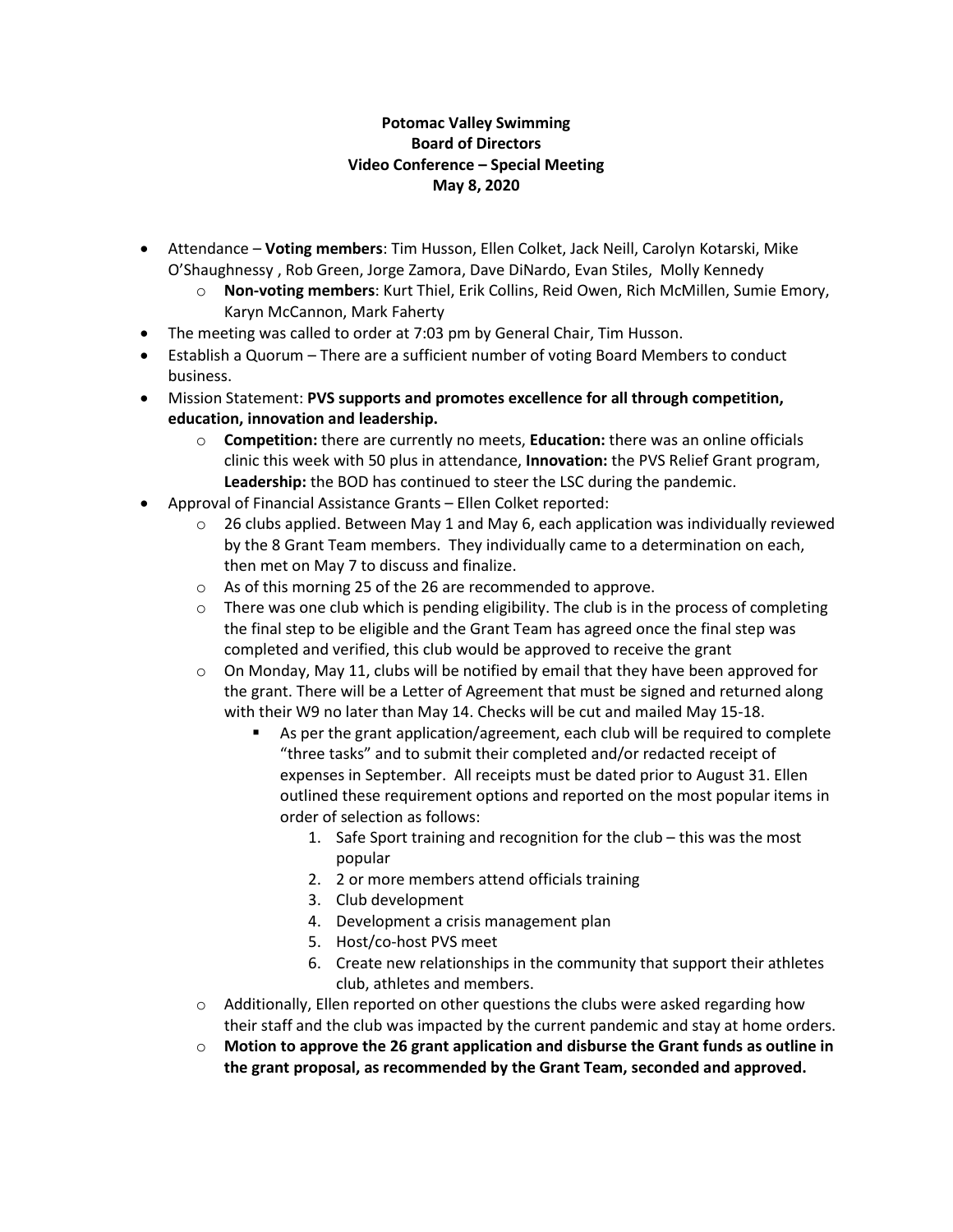- Approval of updated P&P Tim Husson recently sent out the updated version of the P&P that Jack Neill has updated. Additional updates and edits were sent to Jack by other members. Jack was thanked for his diligent work on the P&P and in turn Jack thanked the members for their contributions as well.
	- o **Motion to approve the current version of P&P on May 8, 2020 as submitted, second and approved.** 
		- If you see any other edits, changes or typo's please let Jack know.
			- As a reminder, P&P is a document that only the Board approves, not HOD. It will be presented to the HOD at the next meeting.
- There is a new club in PVS, that was approved this week: Ailynn Park Aquatic Club and Clinic (APAC). Welcome to PVS.
- PVS was approved for the PPP at roughly \$21,000. It is a "loan" but once requirements are met it becomes a grant. Ellen reported, we have already met all requirements to make it a grant.
- USA Swimming had a virtual town hall with the USA Swimming leadership team. Information/updates will be sent out to the clubs.
- Tim Husson has tasked the Governance Committee and Jack Neil with working on the details of how to hold a virtual HOD and how to do secure voting.
- USA S announced a grant program (\$1 million) and applications close tonight. One question on the application is what is your LSC doing to match the USA-S grant. We are already providing assistance which will answer that question.
- The MD and VA Governors have indicated there is some movement on reopening, but it will be slow going. PVS will continue to be diligent in following all guidelines put forth by the local and state governments.
	- $\circ$  It was asked, what do we, as a board think regarding a restart? PVS falls within the boundaries of three different government boundaries. There are many questions we will need to think about; What if 2 jurisdictions open but the third one doesn't? Once swimmers are allowed back in the water for practice, when do we start competitions? These are just a few examples of the items to be answered.
	- $\circ$  Tim commented that he feels once we have some idea when we will be able to start up again, we will hold a Competition Committee Meeting (CCM) to address these questions and provide a path forward.
- Kurt Thiel reported that there has been approval from USA Swimming to hold some Open Water (OW) practices. Kurt is looking into National Harbor and PG County, as that is the jurisdiction where the OW opportunities are for PVS. He will report back.
- USA S Membership Registrations (for athlete and non-athlete) will start to be accepted for the 2021 season on June 1 (2021 Club registration will continue to begin on September 1).
	- $\circ$  For any new athlete or non-athlete members who joins in June/July/August, 2020, will pay for a 19 month membership for the 2021 season, instead of the usual 16 month membership.
	- $\circ$  In PVS, the Premium membership will be \$92. USA will be \$64 and PVS is \$28. (the board has agreed in principle since the budget has not yet been proposed and voted on, to keep the PVS fee at \$28). USAS is working on the SWIMS changes. Tim will send out updates to all the clubs.
- The FLEX membership change, as previously reported, will not change until the 2022 season.
- Safe Sport wants to congratulate our 8<sup>th</sup> recognized club: PAC
	- $\circ$  Mike also reported that 20 clubs have started the Safe Sport recognition program process. Great news!